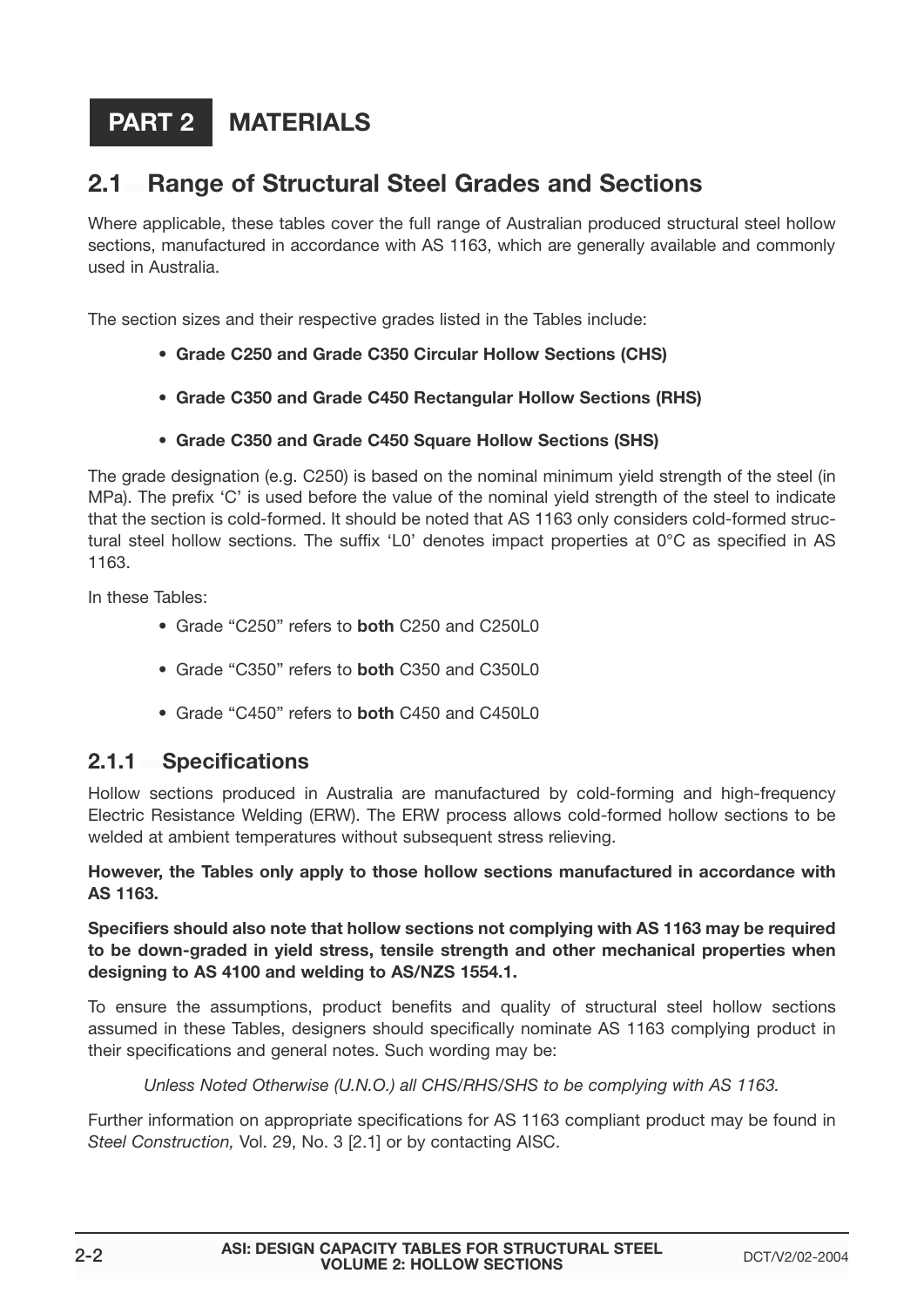### **2.2 Yield Stress and Tensile Strength**

Table T2.1 lists the minimum yield stresses and tensile strengths for the structural steel hollow section grades covered by this publication and used for calculating the design capacities.

| <b>Australian</b><br><b>Standard</b> | <b>Steel</b><br>Grade                                | <b>Yield Stress</b><br>$\mathbf{r}_{\mathbf{v}}$<br><b>MPa</b> | <b>Tensile Strength</b><br>$f_{\rm u}$<br><b>MPa</b> |
|--------------------------------------|------------------------------------------------------|----------------------------------------------------------------|------------------------------------------------------|
| AS 1163                              | C <sub>250</sub> and C <sub>250</sub> L <sub>0</sub> | 250                                                            | 320                                                  |
|                                      | C350 and C350L0                                      | 350                                                            | 430                                                  |
|                                      | C450 and C450L0                                      | 450                                                            | 500                                                  |

**TABLE T2.1: Yield Stress and Tensile Strength based on Steel Grade**

More detailed information on the strengths and other mechanical properties of these steels can be found in Table 2.1 of AS 4100, AS 1163 or technical literature from the marketing departments of the manufacturers listed in Section 2.8.

### **2.3 Properties of Steel**

The properties of steel adopted in this publication are shown in Table T2.2. Properties such as Poisson's Ratio and Coefficient of Thermal Expansion for structural steel are also listed in Table T2.2.

| <b>Symbol</b> | <b>Value</b>                      |
|---------------|-----------------------------------|
|               | 200 x $10^3$ MPa                  |
| G             | $80 \times 10^3$ MPa              |
|               | 7850 kg/m <sup>3</sup>            |
|               | 0.25                              |
| O(T)          | 11.7 x $10^{-6}$ per $^{\circ}$ C |
|               |                                   |
|               |                                   |

### **TABLE T2.2: Properties of Steel**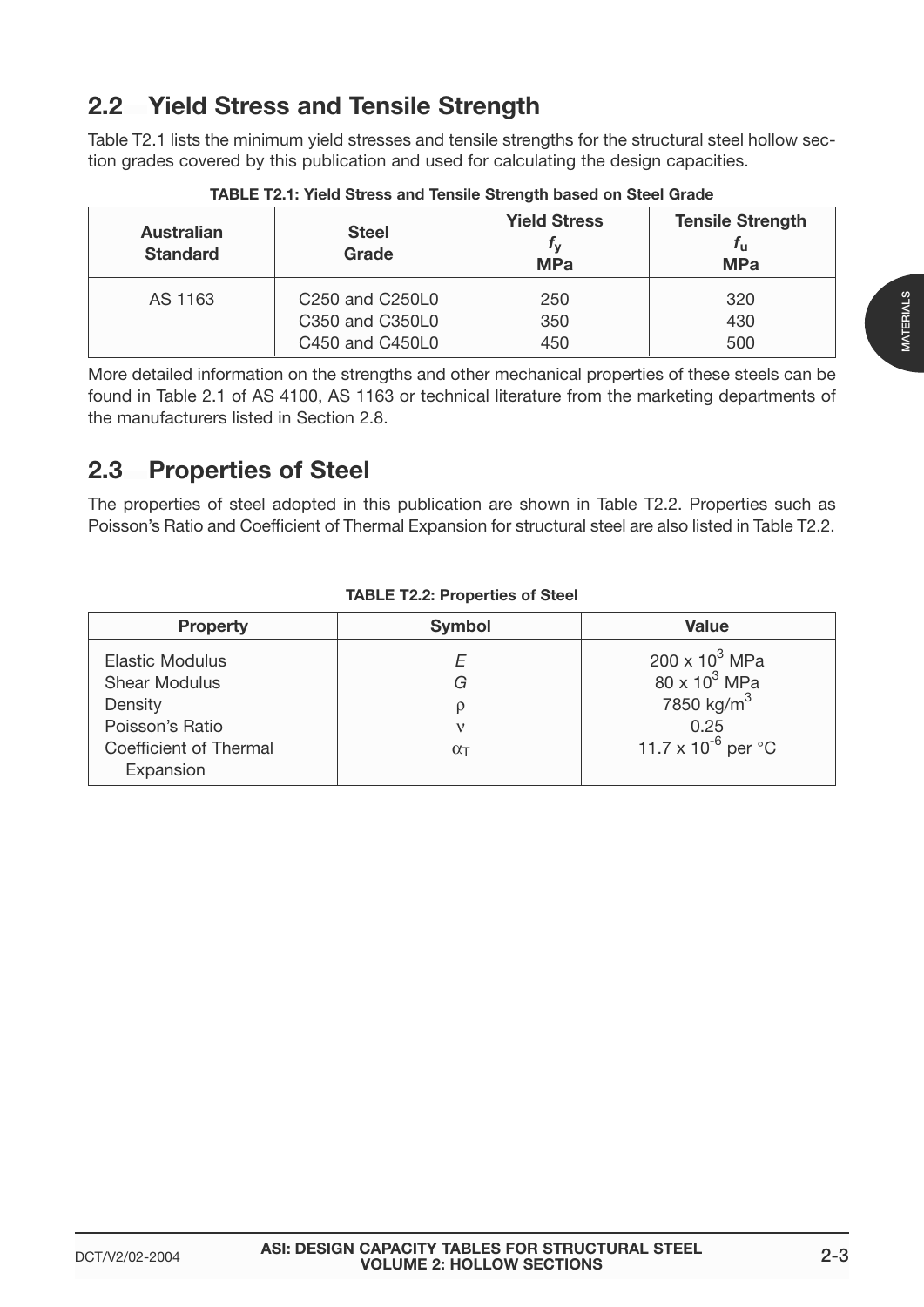

(ABN) / ACN (94) 000 973 839

# **design capacity tables for structural steel**



## **Volume 2: Hollow Sections second edition**

- **CHS Grade C250/C350 (to AS 1163)**
- **RHS Grade C350/C450 (to AS 1163)**
- **SHS Grade C350/C450 (to AS 1163)**

LIMIT STATES **EDITION OF AS 4100-41098** *<sup>S</sup>*\*<sup>≤</sup> <sup>φ</sup>*R***<sup>u</sup>**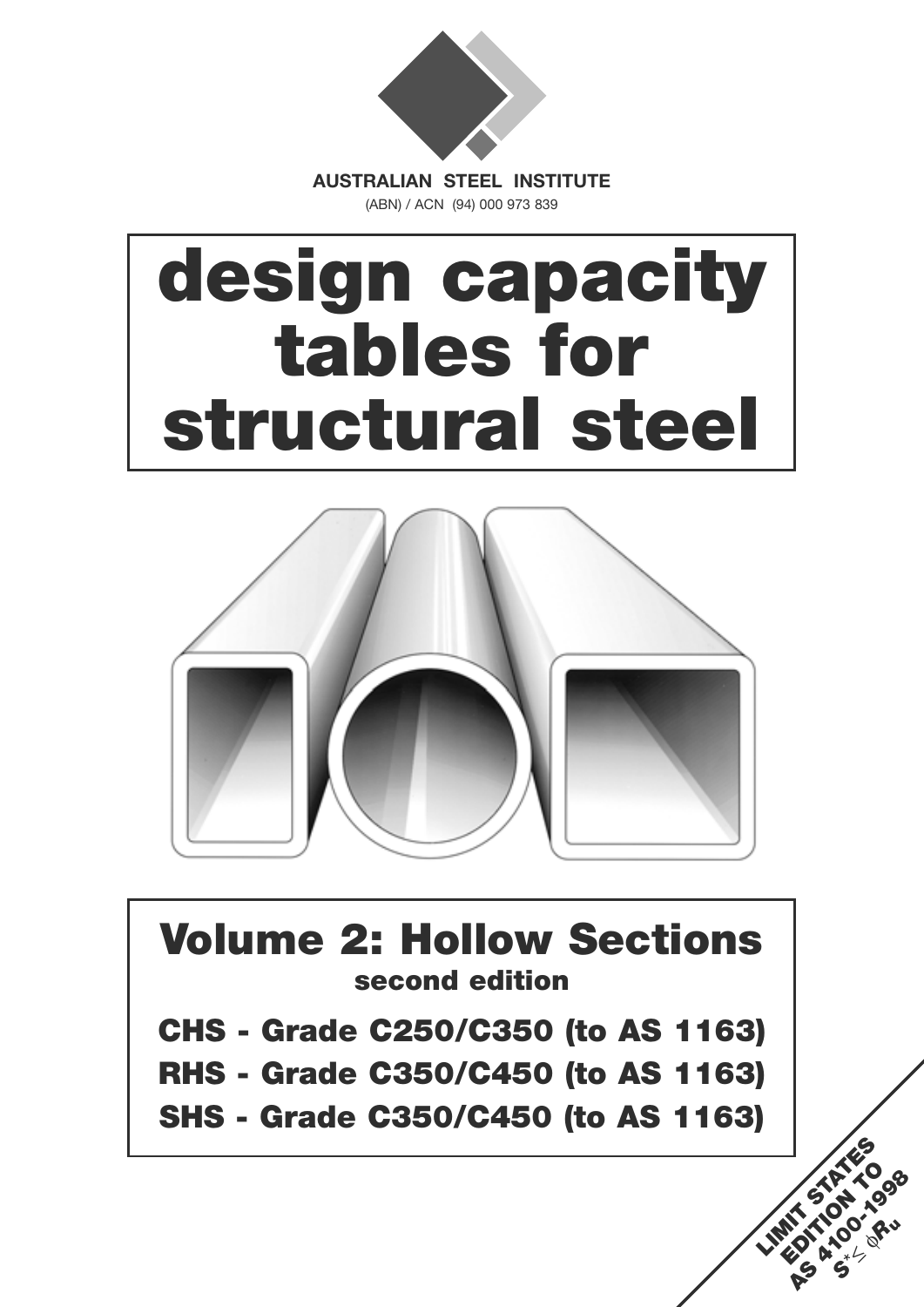- Foreword (iv)
- Acknowledgements (iv)
	- Preface (v)
		- Notation (vi)

**PART ONE** Introduction 1-1

> **PART TWO** Materials 2-1

**PART THREE** Section Properties 3-1

**PART FOUR** Methods of Structural Analysis 4-1

**PART FIVE** Members Subject to Bending 5-1

Members Subject to Axial Compression 6-1

**PART SEVEN** Members subject to Axial Tension 7-1

**PART EIGHT** Members subject to Combined Actions 8-1

### **PART NINE** Connections 9-1

## **design capacity tables for structural steel**

**Volume 2: Hollow Sections**

**second edition**

**TABLE OF CONTENTS**

**PART SIX**

**MEMBERS** SUBJECT TO BENDING



MEM. SUB. TO AXIAL **TENSION**